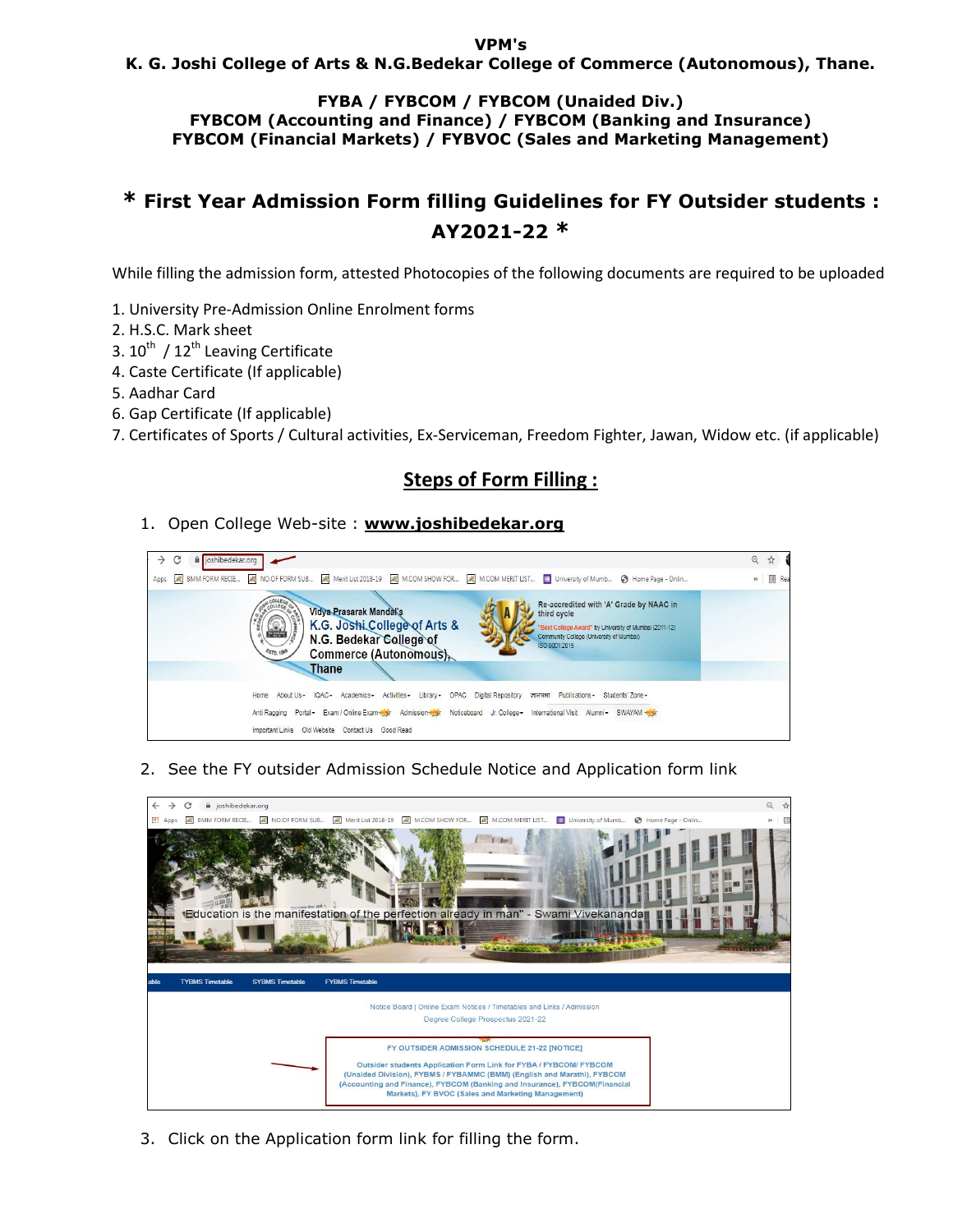4. Fill the Registration Form and click on Register (Select Joshi Bedekar Autonomous College of Arts and Commerce in Institute selection)

| $\rightarrow$ | C                           |  | pmthane.org/vpm_erp_system/registration.php |               |                   |   |                                                                                                                                     |  |
|---------------|-----------------------------|--|---------------------------------------------|---------------|-------------------|---|-------------------------------------------------------------------------------------------------------------------------------------|--|
| Apps          |                             |  |                                             |               |                   |   | 2 BMM FORM RECIE 2 NO.OF FORM SUB 2 Merit List 2018-19 2 MCOM SHOW FOR 2 MCOM MERIT LIST 1   University of Mumb ● Home Page - Onlin |  |
|               | Registration Form           |  |                                             |               |                   |   |                                                                                                                                     |  |
|               |                             |  |                                             | Email ID      | Email ID          |   |                                                                                                                                     |  |
|               |                             |  |                                             | Date of Birth | dd - - - - - yyyy | ∃ |                                                                                                                                     |  |
|               |                             |  |                                             | Institute:    |                   |   | Joshi Bedekar Autonomous College of Arts and Commerce v                                                                             |  |
|               | Verification Code - 0095983 |  |                                             |               |                   |   |                                                                                                                                     |  |
|               | Register                    |  |                                             |               |                   |   |                                                                                                                                     |  |
|               |                             |  |                                             |               |                   |   |                                                                                                                                     |  |
|               | Login Form / Link           |  |                                             |               |                   |   |                                                                                                                                     |  |
|               |                             |  |                                             |               |                   |   |                                                                                                                                     |  |

5. Click on Step 1 : Personal Details & Educational Details and complete the step. Confirm the Personal and Educational details by putting verification code.

| $\leftarrow$    | p vpmthane.org/vpm_erp_system/index.php<br>C                                                                                            | @ ☆                     |
|-----------------|-----------------------------------------------------------------------------------------------------------------------------------------|-------------------------|
| <b>III</b> Apps | 网 BMM FORM RECIE NO NO.OF FORM SUB NO Merit List 2018-19 NO M.COM SHOW FOR NO M.COM MERIT LIST E University of Mumb ● Home Page - Onlin | $\triangleright$ $\Box$ |
|                 | <b>VPM's</b><br>Joshi-Bedekar College of Arts and Commerce (Autonomous), Thane                                                          |                         |
|                 | Welcome, vaidehi.moghe@gmail.com [Logout]                                                                                               |                         |
|                 | Home                                                                                                                                    |                         |
|                 | Step 1: Fill Personal & Educational details                                                                                             | $\bullet$               |
|                 | Step 2: Add Courses                                                                                                                     | $\overline{0}$          |
|                 | Step 3: Attach Mandetory Documents                                                                                                      | $\bullet$               |
|                 | Step 4: Review of the Entire Form                                                                                                       |                         |
|                 | Step 5: Payment (Rs. 100 Payment (for each course) is mandetory to apply course, click on pay now button and pay amount)                |                         |

Click on Step 2 : Add courses (Select course. If student wants to apply another course, go to home page and click on add course button).

|            | C |                           |                        | p vpmthane.org/vpm_erp_system/frmapp_courses.php                                                                                                       | ☆                       |  |  |  |
|------------|---|---------------------------|------------------------|--------------------------------------------------------------------------------------------------------------------------------------------------------|-------------------------|--|--|--|
| Apps<br>99 |   |                           |                        | 网 BMM FORM RECIE 网 NO.OF FORM SUB 网 Merit List 2018-19 网 M.COM SHOW FOR 网 M.COM MERIT LIST E University of Mumb O Home Page - Onlin                    | $\triangleright$ $\Box$ |  |  |  |
|            |   |                           |                        | <b>VPM's</b>                                                                                                                                           |                         |  |  |  |
|            |   |                           |                        | Joshi-Bedekar College of Arts and Commerce (Autonomous), Thane                                                                                         |                         |  |  |  |
|            |   |                           |                        | Home / Step 1 : Fill Personal & Educational Details / Step 2 : Add Courses                                                                             |                         |  |  |  |
|            |   | Step 2 : Select Courses.  |                        |                                                                                                                                                        |                         |  |  |  |
|            |   | <b>Course Details:</b>    |                        |                                                                                                                                                        |                         |  |  |  |
|            |   |                           | Email ID:              | vaidehi.moghe@gmail.com                                                                                                                                |                         |  |  |  |
|            |   |                           | Select course:         |                                                                                                                                                        |                         |  |  |  |
|            |   | <b>Enter University</b>   | <b>Enrollment No.:</b> | <b>FYBA</b><br><b>FYBAF</b><br><b>FYBAMMC ENG</b>                                                                                                      |                         |  |  |  |
|            |   | <b>Verification Code:</b> |                        | <b>FYBAMMC MAR</b><br><b>FYBBI</b><br><b>FYBCOM</b><br><b>FYBCOM E UNAIDED</b><br><b>FYBFM</b><br><b>FYBMS</b><br><b>FYBVOC SALES MKTG</b><br>OUUTTIIT |                         |  |  |  |